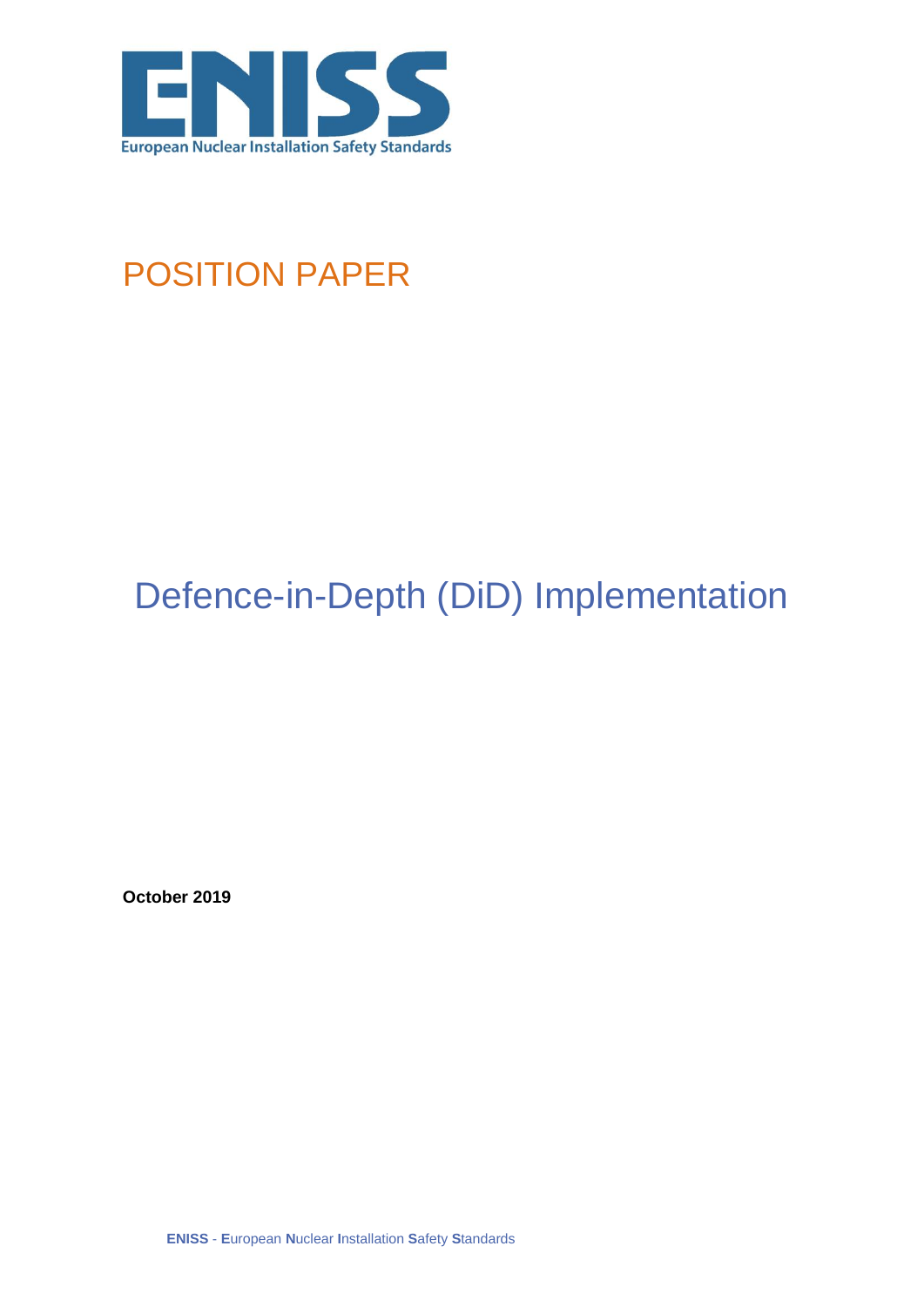

#### **Table of Contents**

| 2. |                                                            |  |
|----|------------------------------------------------------------|--|
| 3. | Key elements drawn from experience in implementing the DiD |  |
|    |                                                            |  |
| 5. |                                                            |  |
| 6. |                                                            |  |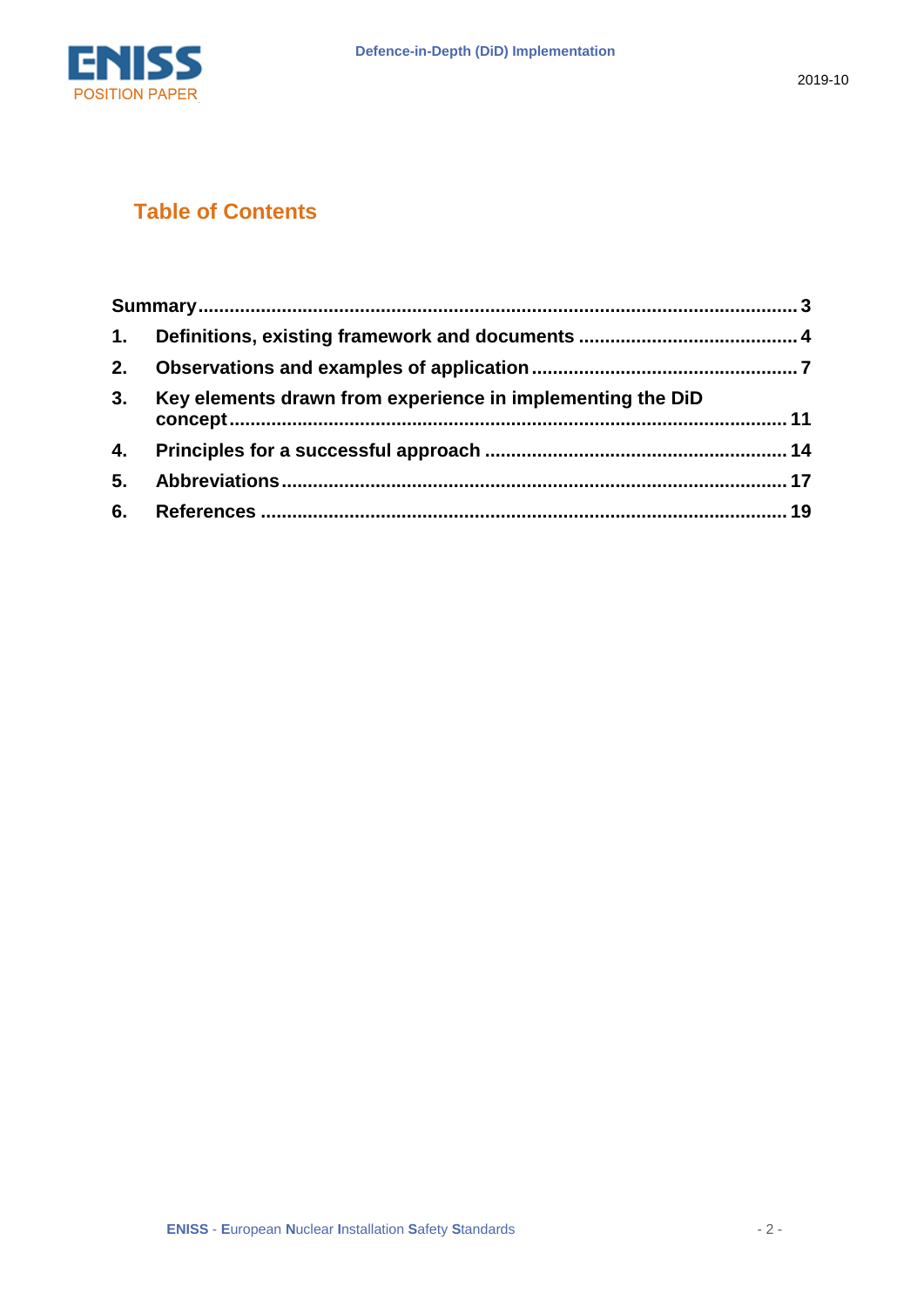

#### <span id="page-2-0"></span>**Summary**

ENISS Licensees support the need to create common principles and guidance that would be widely accepted by the European Regulators. ENISS members share information about their practices and discuss their regulatory and technical rationales to agree on common positions.

This document provides an overview of the ENISS common licensee understanding and position on Defence in Depth (DiD), from the concept to its implementation with its associated requirements and practices.

DiD is a powerful concept to ensure safe designs, safe operations, and support nuclear safety improvements. It has been used for decades and has evolved over time. Applying the DiD concept is a recognised international practice with general safety principles being common to regulators, licensees and designers. However the details of its implementation may differ from country to country and may be plant-specific. ENISS members share the view that the implementation should account for reasonable practicability and that there are some limits to be appropriately taken into account concerning the requirements of independence across the DiD levels.

Based on observations and key elements drawn from experience in European countries, ENISS members endorse the following principles for a successful DiD implementation:

- Principle 1: *DiD concept is, in practice, adequately implemented via a comprehensive set of safety-related considerations, requirements and rules (e.g. deterministic analysis)*
- Principle 2: *A holistic approach should be adopted to ensure DiD robustness, while addressing prevention and mitigation*
- Principle 3: *Independence requirements should be applied in a broad perspective*
- Principle 4: *In order to confirm that the DiD concept and the associated requirements are appropriately implemented, importance should be duly given to probabilistic safety analyses as a complementary approach*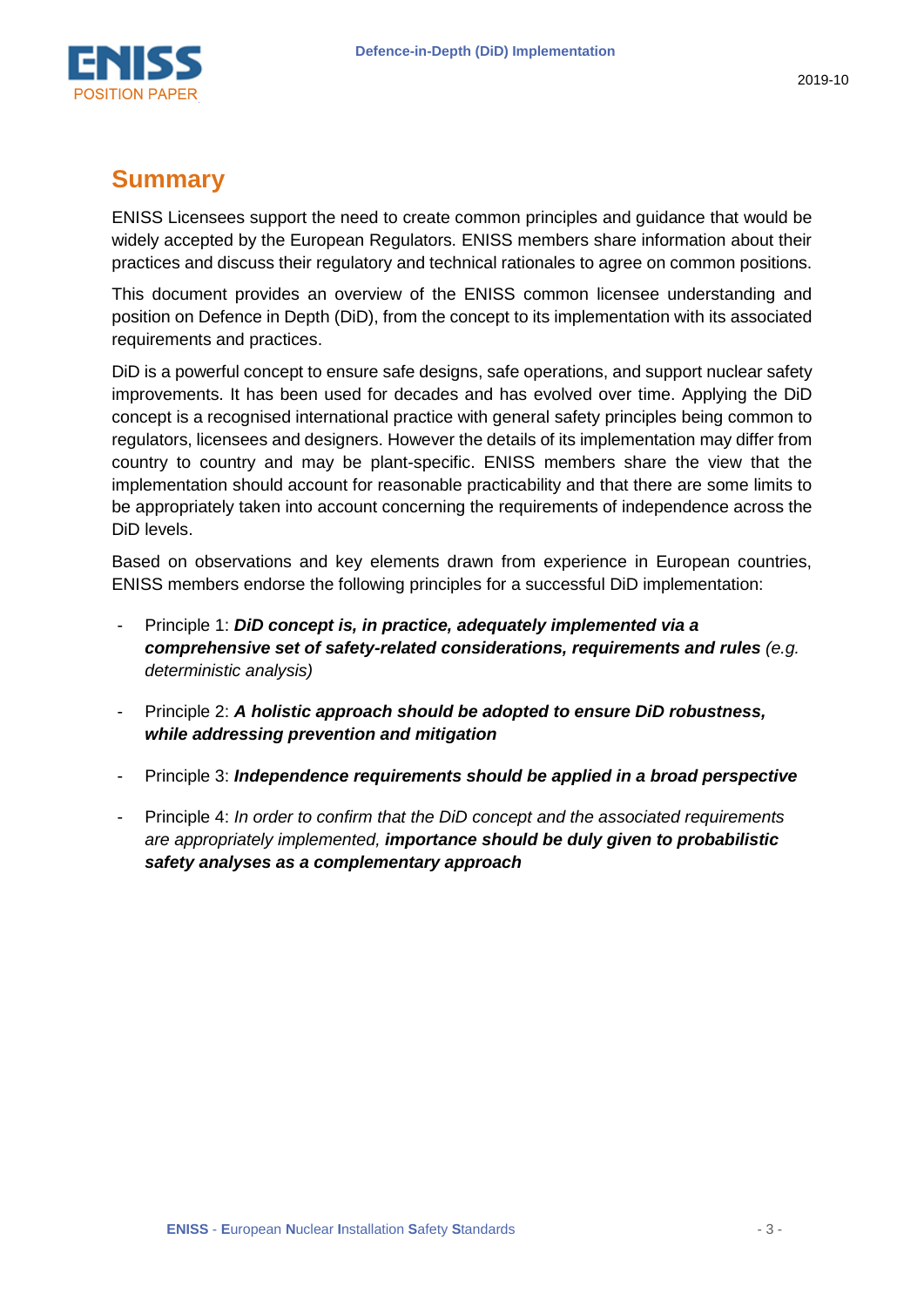

## <span id="page-3-0"></span>**1. Definitions, existing framework and documents**

Defence in depth (DiD) is a design concept first applied to the nuclear industry in the sixties and early seventies. The historical development of the concept is outlined in INSAG-10 (1996) [\[1\].](#page-18-1) The March 2011 Fukushima Daiichi Nuclear Power Plant accidents raised a number of questions on the implementation of DiD, particularly for external hazards, but confirmed the merits of the DiD concept.

In setting down the Basic Safety Principles for NPPs, INSAG-3 [\[2\]](#page-18-2) (revised by INSAG-12 [\[3\]\)](#page-18-3) defined the DiD Principle as:

*« To compensate for potential human and mechanical failures, a defence in depth concept is implemented, centred on several levels of protection including successive barriers preventing the release of radioactive material to the environment. The concept includes protection of the barriers by averting damage to the plant and to the barriers themselves. It includes further measures to protect the public and the environment from the harm in case these barriers are not fully effective. »*

This is captured in the IAEA « Safety Fundamentals » (SF-1 [\[4\]\)](#page-18-4), « Principle 8: Prevention of accidents » states in 3.31:

*« 3.31 The primary means of preventing and mitigating the consequences of accidents is 'defence in depth'. Defence in depth is implemented primarily through the combination of a number of consecutive and independent levels of protection that would have to fail before harmful effects could be caused to people or to the environment. If one level of protection or barrier were to fail, the subsequent level or barrier would be available. When properly implemented, defence in depth ensures that no single technical, human or organizational failure could lead to harmful effects, and that the combinations of failures that could give rise to significant harmful effects are of very low probability. The independent effectiveness of the different levels of defence is a necessary element of defence in depth. »*

Even though implementation of the DiD concept may differ from one country to another (see [§2.2\)](#page-9-0) and may, to a certain degree, be design dependent, the main principles are common and, as presented in [\[1\],](#page-18-1) the *"objectives are as follows:*

- *to compensate for potential human and component failures;*
- to maintain the effectiveness of the barriers by averting damage to the plant and to the *barriers themselves; and*
- to protect the public and the environment from harm in the event that these barriers *are not fully effective."*

DiD is currently structured in **five levels** (described by 2.13 of SSR-2/1 Rev 1 [\[5\]](#page-18-5) and summarised in Table 1). Should one level fail, the subsequent level would come into play to compensate for or take control of the situation. The idea of multiple levels of protection is the heart of DiD strength. Practically, DiD implementation via provision of means is based upon two corollary principles: **prevention and mitigation**.

As stated in INSAG-3 [\[2\],](#page-18-2) the DiD concept is associated with the interposition of successive physical barriers between a radioactive source and the people or environment to protect. The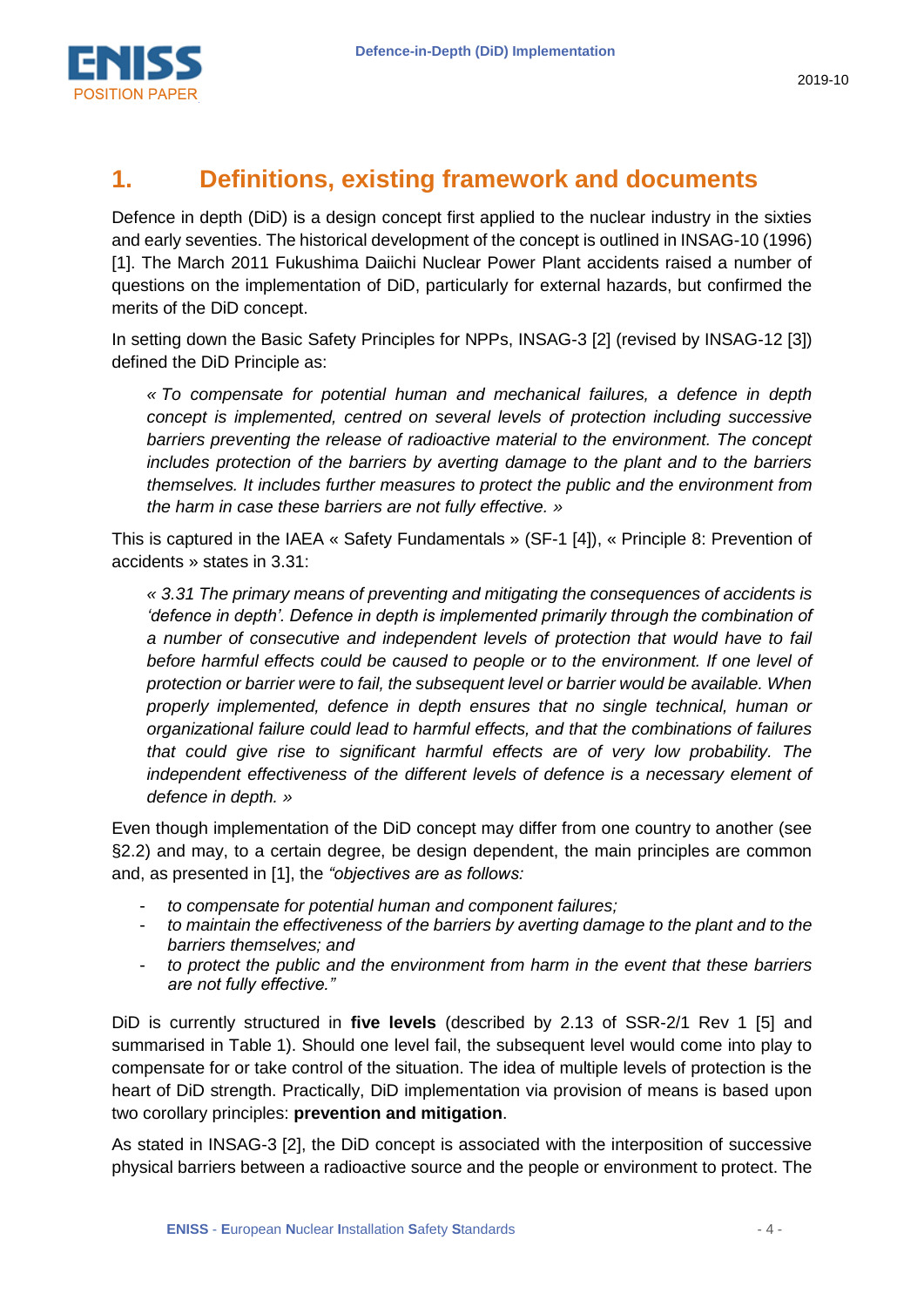

reliability of these barriers is enhanced by applying the DiD concept, thereby protecting each of them by a series of measures. It is necessary to ensure, to the extent practicable, that the different safety systems protecting the physical barriers are functionally independent under accident conditions.

The general objective is therefore to ensure, to the extent practicable, that a single failure at one level of defence, and even multiple failures at more than one level of defence (such as the scram system, the electrical power supply, the steam generator feedwater systems, or the ultimate heat sink), would not hinder the effectiveness of subsequent levels. A frequently mentioned way to implement DiD is to ensure, as far as reasonably practicable, independence between the different levels of defence, taking into account all plant provisions and operating procedures [\[6\],](#page-18-6) as stated in SSR-2/1 Rev1 [\[5\]](#page-18-5) (Requirement 7 - Application of DiD):

*"The design of a nuclear power plant shall incorporate defence in depth. The levels of defence in depth shall be independent as far as is practicable."*

A sufficient independence between the different levels of defence becomes therefore a key element in meeting this objective (see [§3.2\)](#page-10-1).

| <b>Levels</b><br>οf<br><b>Defence</b> | <b>Objective</b>                                                                                                                                 | <b>Essential Means</b>                                                         |
|---------------------------------------|--------------------------------------------------------------------------------------------------------------------------------------------------|--------------------------------------------------------------------------------|
| Level 1                               | Prevention of abnormal operation and<br>failures                                                                                                 | Conservative design and high<br>quality in construction and<br>operation       |
| Level 2                               | Control of abnormal operation and detection<br>of failures                                                                                       | Control, limiting and protection<br>systems and other surveillance<br>features |
| Level 3                               | Control of accidents within the design basis                                                                                                     | Engineered safety features and<br>accident procedures                          |
| Level 4                               | Control of severe plant conditions, including<br>prevention of accident progression and<br>mitigation of the consequences of severe<br>accidents | Complementary measures and<br>accident management                              |
| Level 5                               | Mitigation of radiological consequences of<br>significant releases of radioactive materials                                                      | Off-site emergency response                                                    |

TABLE 1. Levels of DiD (INSAG-10 [\[1\]\)](#page-18-1)

These five levels of DiD are also referred to in other texts including WENRA documents in Europe and in the national requirements from different countries (see [§2.1\)](#page-6-1). However, some situations are considered as « beyond design » for existing plants (such as multiple failures events and core melt accidents) and the same situations are considered in the design envelope of new plants. As a consequence, WENRA [\[7\]](#page-18-7) has refined the DiD approach to introduce the concept of Design Extension Conditions (DECs), while remaining consistent with the IAEA SF-1 document [\[4\].](#page-18-4) The introduction of DECs without core melt within the level 3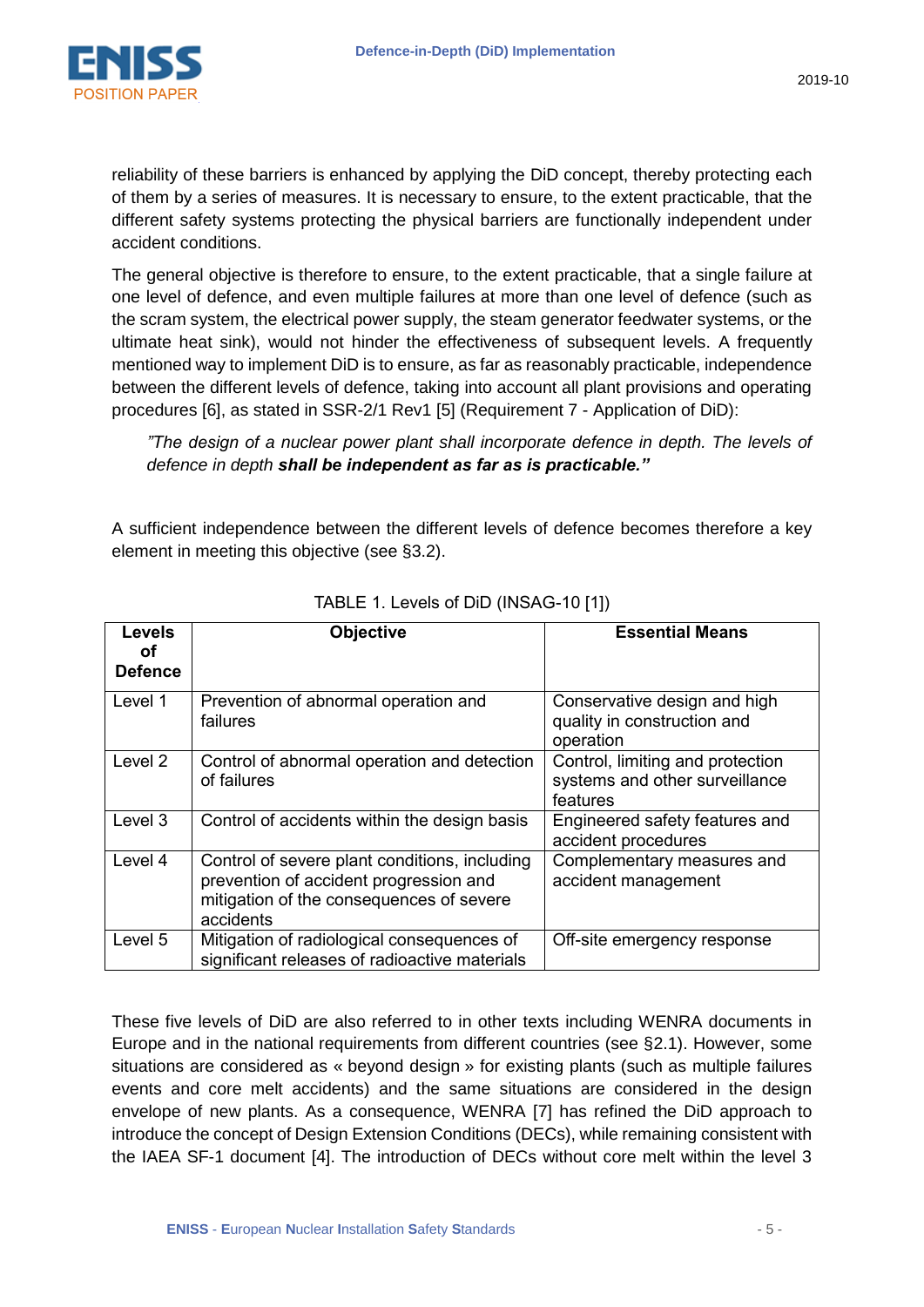

(identified by WENRA as level 3.b, also called DEC-A) is consistent with the objective of that level, which is to control accidents (i.e. to prevent core melt) and stay within the plant design envelope.

These refinements of DiD levels (level 3 for WENRA [\[7\],](#page-18-7) level 4 for IAEA [\[8\]\)](#page-18-8) were introduced in international standards to provide guidance on DiD implementation. In practice, implementation of DiD consists of design [\[5\]](#page-18-5) and operational [\[6\]](#page-18-6) means, including for example:

- a prudent design interposing barriers, based on a deterministic approach complemented by a probabilistic approach, to ensure the fundamental safety functions,
- the organisation of operational safety (through technical specifications and operating procedures, taking into account the management of safety culture, the human factor and training of plant staff, maintenance, testing, surveillance and inspection),
- management of accidents and emergency preparedness and response,
- design of safety improvements (taking into account operating experience, analysis of the safety impact of plant modifications …).

**The DiD concept has been used for decades and its implementation is a recognised international practice.**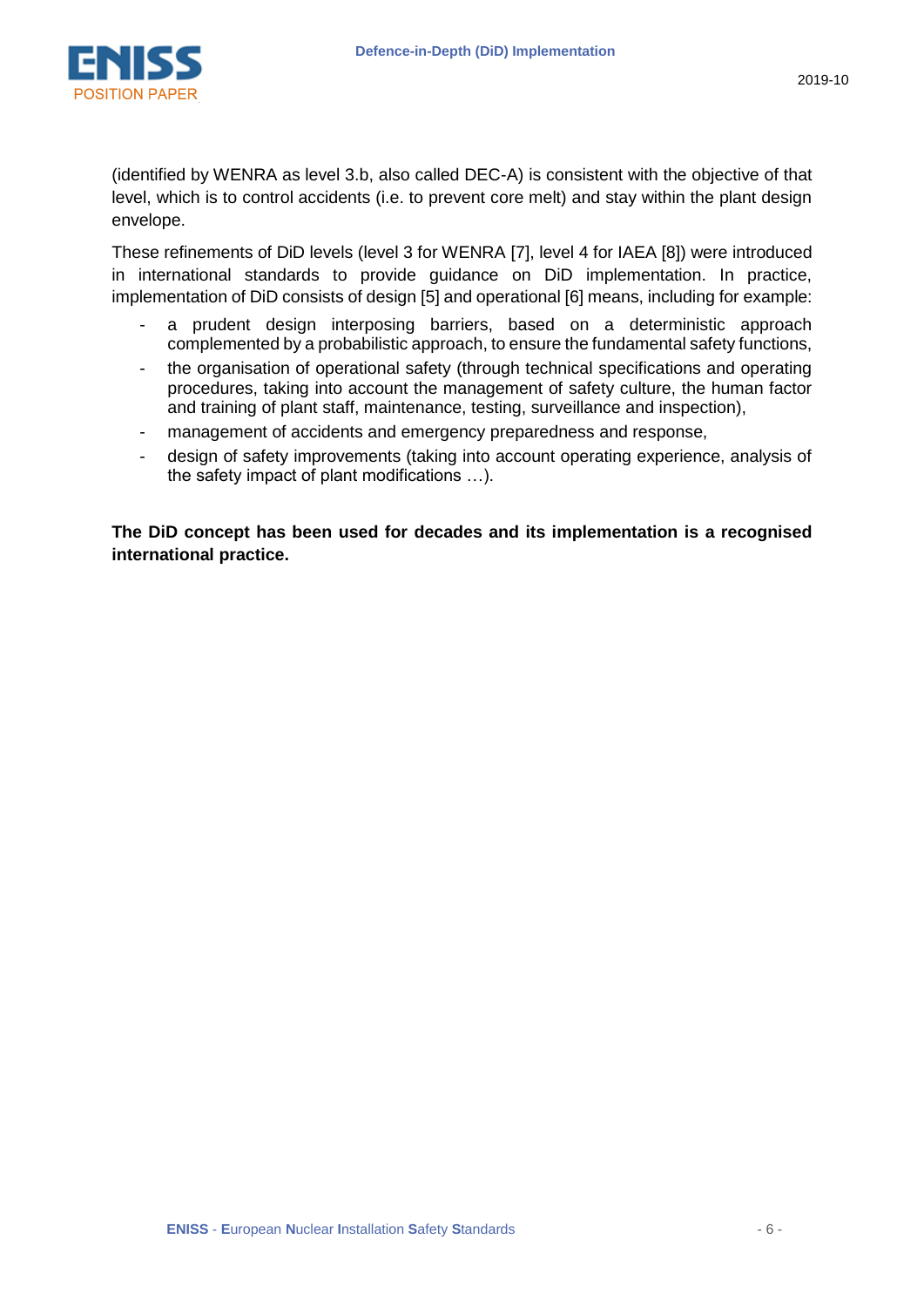

## <span id="page-6-0"></span>**2. Observations and examples of application**

#### <span id="page-6-1"></span>**2.1 Mandatory national regulatory frameworks**

Application of DiD principles may result in different national regulatory requirements, due to (for instance):

- o **specific natural/geographical conditions**, in particular with regard to potentially extreme natural events: assumptions on event severity such as extreme meteorological conditions can largely differ (e.g. Sweden versus Spain: snow, frost, heat-wave, etc.);
- o the different **nature of specifications**, for example:
	- guidance for safety analysis potentially leading to different assumptions (depending on the type of event, more or less conservative / realistic) or different acceptance criteria, etc.

For example, in Finland (YVL Guide B.1 §4.3), WENRA DiD level 3.b (4.a for IAEA or DEC-A) is subdivided in:

- « DEC-A » (AOO and accidents until DBC-3 involving an additional common cause failure in a system required to execute a safety function),
- « DEC-B » (Combination of multiple failure events selected as significant on the basis of a PRA) and,
- « DEC-C » (relative to rare external events, which the facility is required to withstand without severe fuel failure);
- prescriptions from the regulators: in France, based on ASN prescriptions issued at the beginning of 2000's and since the end of 2007, all reactors in operation are equipped with hydrogen passive autocatalytic recombiners (PAR) to manage the risk of high hydrogen concentration inside the containment in core melt accident situations.
- o various approaches to **periodic safety reviews** and their applications;
- o **lessons learnt from national operating experience** leading to an over-sensitivity on some topics, for example:
	- **F** in France, following the flooding event at Blayais site in December 1999, EDF initiated a reassessment of every single site protection against external flooding events (revision of the flood safety level, …),
	- in Sweden, the electric power system event at Forsmark site in July 2006 (resulting in voltage fluctuations spreading across several electrical systems of the plant) had a major influence on the measures taken as part of backfitting and modernisation programs related to electrical systems, including grid disturbances;
- o a **large range of types** (PWR, VVER, gas-graphite, PHWR …) **and generations of NPPs** in operation, from country to country;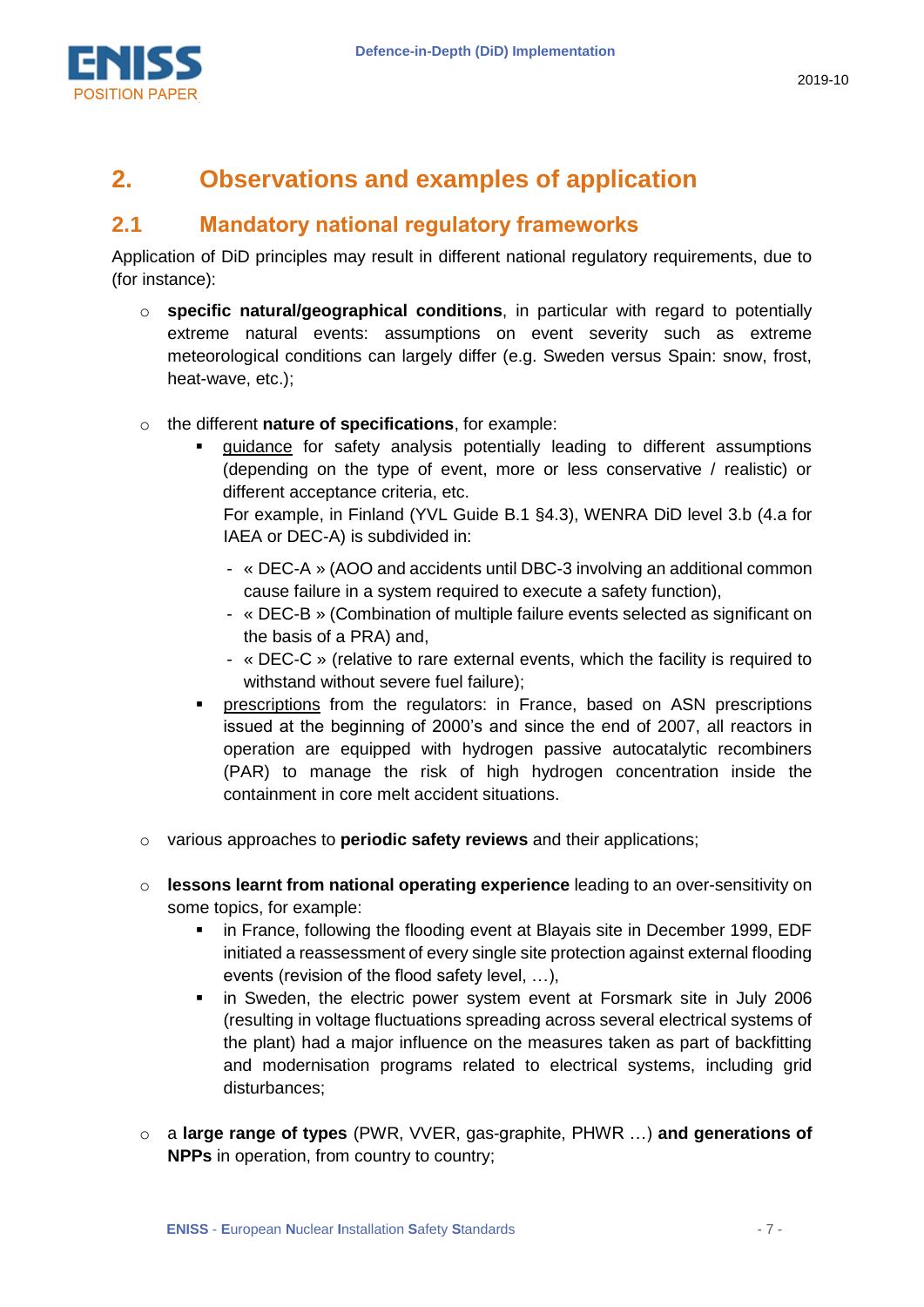

- o **different interpretations** of higher level requirements or principles;
- o other factors influencing the regulatory decisions (**timely implementation of improvements**, **specific risk related decision-making** and associated **time pressure**, sometimes under political and/or societal influence).

Even though in all countries the regulatory framework is regularly updated, these evolutions are not submitted to a harmonised European schedule but rather to national consideration and availability of resources (e.g. the implementation of the 2014 WENRA Safety Reference Levels [\[9\]](#page-18-9) in the national regulatory frameworks [\[10\]\)](#page-18-10).

Indeed, some countries have already reviewed and modified their regulatory framework, whereas others are still in a review process to identify, if any, appropriate changes required to reflect recently revised international standards.

Here follows some examples of requirements or guidance applying to DiD in European countries:

**Belgium**: FANC is revising a Royal Decree in order to transpose the WENRA Safety Reference Levels updated in 2014 [\[9\].](#page-18-9) A set of DEC sequences is defined, based on a dedicated methodology. DEC-A and DEC-B objectives and criteria are being developed by the licensee.

**Czech Republic**: DiD is applied through a functional analysis based mainly on IAEA SSG-30 [\[11\],](#page-18-11) TECDOC-1791 [\[8\]](#page-18-8) and SRS46 [\[12\],](#page-18-12) and considered from two points of view, the standpoint of the Unit which defines the DiD levels, and the standpoint of the Structures, Systems and Components (SSCs) which provides functions into a set of DiD lines. The aim of the functional analysis performed in connection with design basis reconstruction is to provide an evaluation of the independence of the DiD levels and their individual strength upon various challenges (hazards, events). It allows SSCs of different types (mechanical equipment, electrical systems, civil, I&C, HVAC, firefighting…) to fit in various DiD lines. For instance, for a Loss Of Coolant Accident (unit state is DiD-3), power supply sources and power distribution will be in a DiD line that almost corresponds to normal operation (DiD-1).

**Finland**: YVL Guide B.1 gives detailed guidance in chapter 4.3 « Application of defence in depth principle in the design », including independence of levels and their individual strength. The text allows a certain dependency for specific systems: §429 states that « *Due consideration shall be given to the dependence on the auxiliary systems supporting safety functions at different levels of defence-in-depth concept…* » and §439 states « *If the redundant parts of a safety system are interconnected for the distribution of electricity or control signals, the safety advantage as compared to a solution without such interconnections shall be justified* ».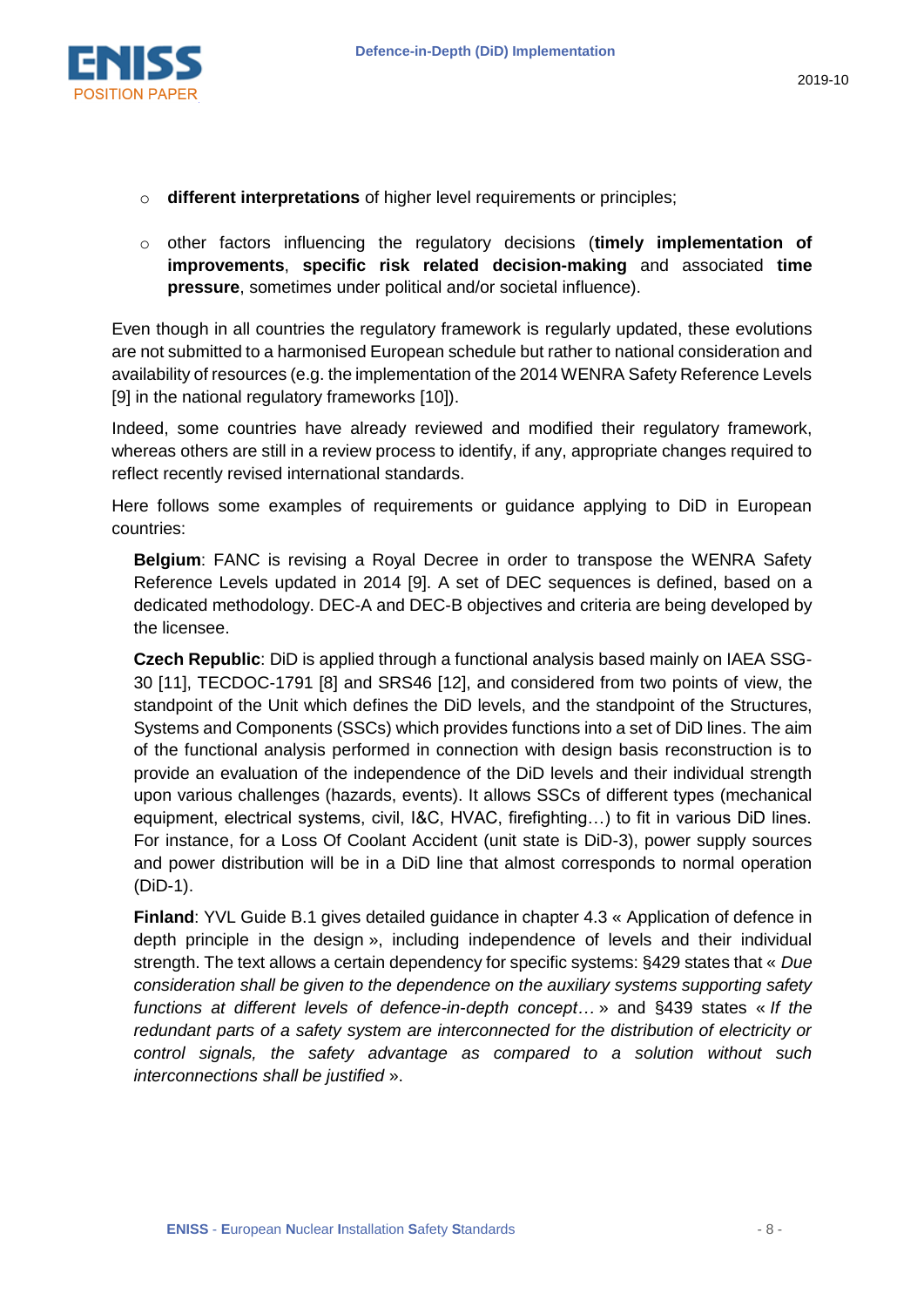

**France**: DiD concept was applied for the design of existing plants. Since 2012, as formally stated by Ministerial Order, the requirement evolved. An explicit demonstration of compliance with the DiD concept and with a « sufficient independence of levels of DiD » is required. More details are given in ASN (French regulator) decision No.2015-DC-0532 (requirements related to the safety analysis report: objectives, content and update) and, for new reactors, in the ASN guide No.22 (safety when designing PWRs). This guide states, for instance, that the SSCs required to ensure safety functions during severe accident situations should be, as far as reasonably possible, independent from those used during normal operation or under AOOs, DBA and DEC-A situations.

**Sweden**: National publications regarding DiD are mainly based on INSAG-10 [\[1\]](#page-18-1) and INSAG-12 [\[3\].](#page-18-3) SSM, the Swedish regulator, sets the national requirements in SSMFS 2008:1, which is a cornerstone for achieving and maintaining sufficient radiation protection. *"The defence in depth system should be applied on five levels in accordance with the table*  below. If one level of defence should fail, the next level will take over. A failure in a *component or in a manoeuvre on one level, or combinations of failures which occur simultaneously on different levels, must not jeopardise the function on the next level. Thus, independence between the different levels in the defence in depth system is essential to achieve this."*

**UK**: The UK can be seen as specific, as the licensee is responsible for providing its own standards and guidance (e.g. the « Rationale for the Nuclear Safety Principles » and detailed guidance documents and specifications) while meeting the requirements of the Nuclear Site Licence which is approved by the regulator (ONR). The regulator also provides guidance to its inspectors and makes available these guidance documents for information. The main document is the « Safety Assessment Principles for Nuclear Facilities » (SAPs [\[13\]\)](#page-18-13), supported by various Technical Assessment Guides (TAGs) which provide detailed guidance to the inspectors in their assessment of various technical areas. One of the Key Engineering Principles in the SAPs is EKP.3 Defence in Depth. "*Nuclear facilities should be designed and operated so that defence in depth against potentially significant faults or failures is achieved by the provision of multiple independent barriers to fault progression*". DiD is referred to in a number of other SAPs requirements but generally as an underpinning principle to be taken into account.

Since national regulations or safety requirements, as well as the actually implemented safety measures, are country-specific and reflect particular operating experience or practice within the country, there are differences in priorities and schedules among ENISS members when implementing safety improvements.

**Even though implementation of the concept of DiD may differ from country to country and may to a certain degree depend on plant design, the general principles are common to all the regulators, licensees and designers.**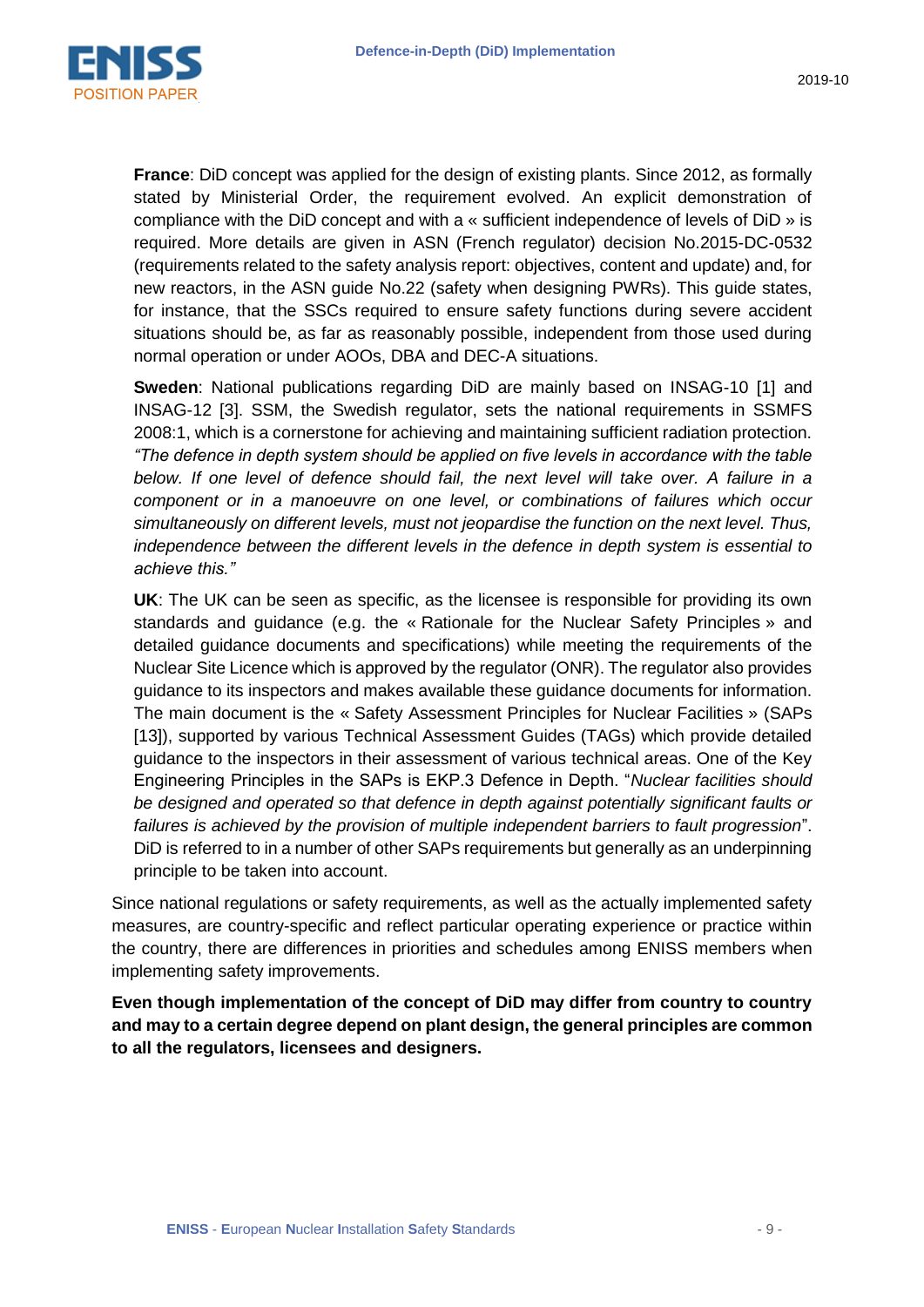

## <span id="page-9-0"></span>**2.2 Application by licensees**

The ENISS licensees comply with their national regulations and generally follow closely their national regulatory guidance, among which many requirements and guidelines stem from the DiD concept. However the detailed rationale on how the DiD international guidance and recommendations are derived can be fairly implicit.

The use of the DiD concept, along with deterministic and probabilistic safety analyses, has been key in enhancing nuclear safety over the last decades, both for the re-assessment of the requirements for new reactors and for the identification of reasonably practicable and achievable safety improvements to existing reactors. As an answer to SSR-2/1 Rev 1 [\(\[5\];](#page-18-5) e.g. §2.13 on severe accidents mitigation and §4.13A on levels sufficient independence), the requirements/expectations for DiD have been enhanced in many countries, in particular in relation to accident situations (levels 3, 4) and emergency preparedness and response (level 5).

ENISS members note that, even though Fukushima Daiichi lessons learned led to enhancing water & power supplies as well as emergency preparedness and thus strengthening DiD levels, it is not a result from a change to the DiD concept.

Furthermore, the choice of plant-specific back-fitting depends on the regulatory-specific prescriptions. National requirements greatly differ from one country to another or evolve significantly between two Periodic Safety Reviews (PSRs) that even « sister plant » designs may diverge and the designs may become plant-specific. For example, Forsmark I & II (Sweden) were essentially identical to Olkiluoto I & II (Finland) at commissioning stage, but their retrofits have followed different routes, often for regulatory reasons, resulting in plant designs that are clearly different now. This is also the case for new designs that had to be customised to fit the site-specific conditions but also local regulatory requirements and expectations, making it hardly achievable to define a single « reference plant ».

The previous examples illustrate that reaching a satisfactory nuclear safety level, or a full application of the DiD concept may take different routes.

**For a nuclear facility on a dedicated site, the licensee applies a list of requirements approved by its national regulator. In practice, despite being derived from a common DiD concept, those selected requirements may be very plant- or country-specific.**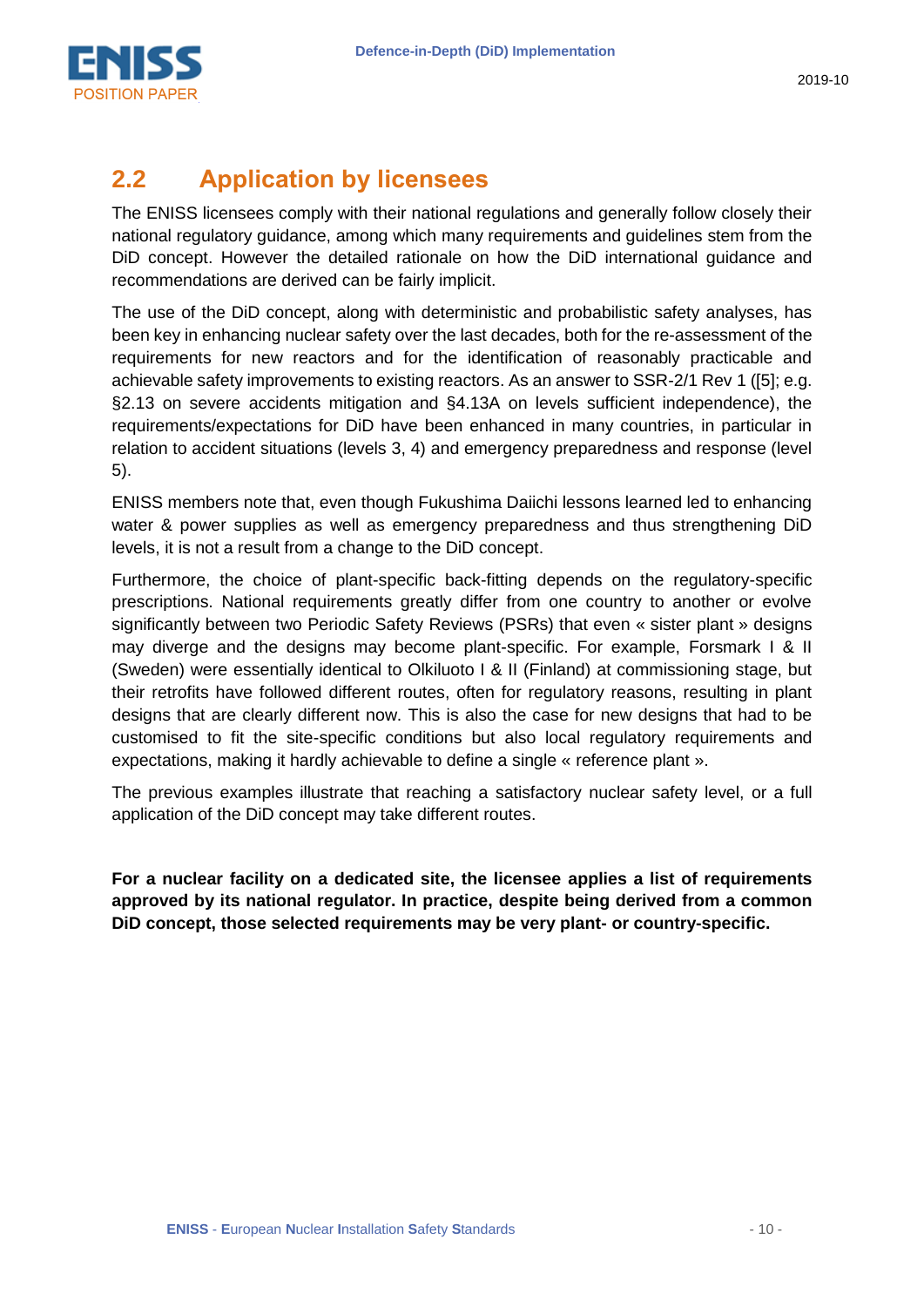

## <span id="page-10-0"></span>**3. Key elements drawn from experience in implementing the DiD concept**

#### **3.1 A concept rather than a piece of demonstration**

The DiD concept is defined by high level standards (mainly by IAEA and WENRA) which are considered as high level recommendations without being explicit design requirement by themselves. For ENISS members, it remains a general concept rather than an engineering tool. This concept is applied through design approaches and methods contributing to the robustness of the design which are to be considered concurrently.

**New analysis applying DiD concept can be triggered under different situations**: DiD is considered as monitored, explicitly or not (for example as part of a modification assessment), as a part of PSRs or after particular events (feedback from accidents, internal or external events), as well as based on operating experience or PSA results. All these situations can trigger new analyses.

**Safety demonstration intrinsically implements the DiD concept**: although DiD is used in almost all regulatory systems, it is not seen as establishing specific acceptance criteria for the adequacy of safety provisions. The implementation of DiD when assessing nuclear plant safety includes deterministic analyses (normal operating conditions, design basis accidents and design extension conditions), probabilistic analyses and engineering judgement. The DiD concept can also provide a logical structure for formulating and assessing safety design measures as well as assessing operational provisions.

**Application of the DiD concept is more effective when addressed early during a project**: to maximise the effectiveness of the use of DiD, it can be part of the early design process and addressed in a consistent way. It can be illustrated for a new project, when a particular attention to sufficient independence of the safety provisions at different levels of DiD can avoid common cause failures into the design.

#### <span id="page-10-1"></span>**3.2 Sufficiently independent levels of protection**

Following the Fukushima Daiichi accidents, numerous analyses have been made by different organisations, and the lessons learned show that the concept remains valid [\[14\].](#page-18-14) However, many questions arose from these analyses, highlighting the importance of the implementation of the DiD concept (how it has been or can be used in practice), and in particular on the following subjects:

- the notion of robustness of a DiD level, generally addressed separately from the level definition, but playing an important role for the efficiency of the concept,
- the notion of independence between levels and the need for strengthening them,
- the role of diversity to achieve independence between levels (a notion presented by WENRA [\[7\]](#page-18-7) O3.2 Position 2).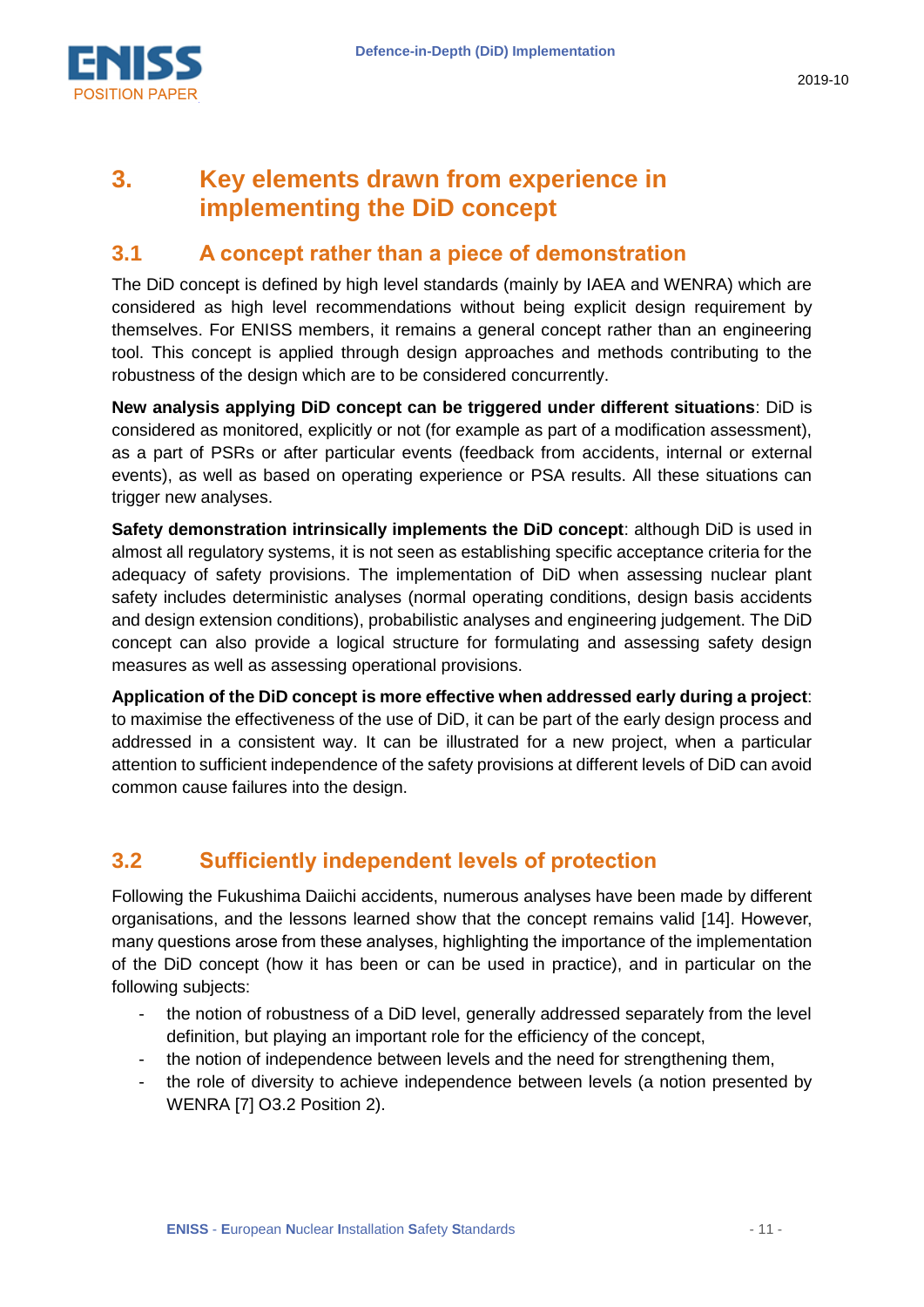

It should be noted that the reasonable practicability limits the requirement of independence:

- The events/situations considered as part of one level do not systematically result from a failure of system/features associated with the previous level of defence, and thus to face the occurrence of an event, there are not systematically means from each of the five levels of DiD to protect the plant. **Therefore, it is not practicable to design a NPP with independent systems performing the safety functions for all Postulated Initiating Events (PIEs) at each relevant level of DiD**.
- There are several SSCs in a NPP that are credited in more than one level of DiD (e.g.: pressure vessel, containment and its associated features, main control room (MCR, and ultimately the operating crew), protection system, electrical supply, cooling chain, heat sink, the HVAC, …), **and it is not feasible nor beneficial for safety, due to the potential induced complexity, to allocate each SSC to one particular level of DiD**.
- With an objective not to increase the complexity of the I&C system and Man-Machine Interface, actuation of equipment needed to handle anticipated operational occurrences may be combined with I&C for normal operation if sufficient compensatory requirements are satisfied.
- The grid connection may belong to DiD level 1 but may be also used, if available, in DiD levels 2, 3, 4. This is beneficial for nuclear safety to be able to rely on such an electric power supply, when available.
- The emergency AC power supply (which may be seen as belonging to DiD level 3) may be used also in DiD level 2 (e.g. short Loss Of Offsite Power). An additional diverse AC power supply may be designed for DiD level 3.b (DEC-A) as a response to a common-cause failure of the (not-diversified) emergency power supply. This alternate power source for DiD level 3.b (DEC-A), if available, may also be used for DiD level 4 (accidents with core melt, or severe accidents). The rationale for this is that an additional and diversified power supply is not significantly reducing the risks, while the ability to achieve diversification from the emergency and alternate supply is a huge challenge.
- Since the principles of equipment and cable separation already exist between redundant systems and between safety classified and non-safety classified systems, it may not be reasonably practicable to introduce additional separation on the basis of levels of defence.

Thus, a prescription of additional diversity and independence across all safety levels could result in requiring complex technical solutions, the implementation of which may have adverse effects on nuclear safety. The independence between DiD levels should not be an absolute design principle but risk analysis should be used to assess relevant common cause failures and then identify the areas where this would be necessary. For instance, devoting all equipment/systems to a single level (without possibility of sharing them with other levels) could negatively impact the overall plant nuclear safety as it might increase the plant and operations complexity.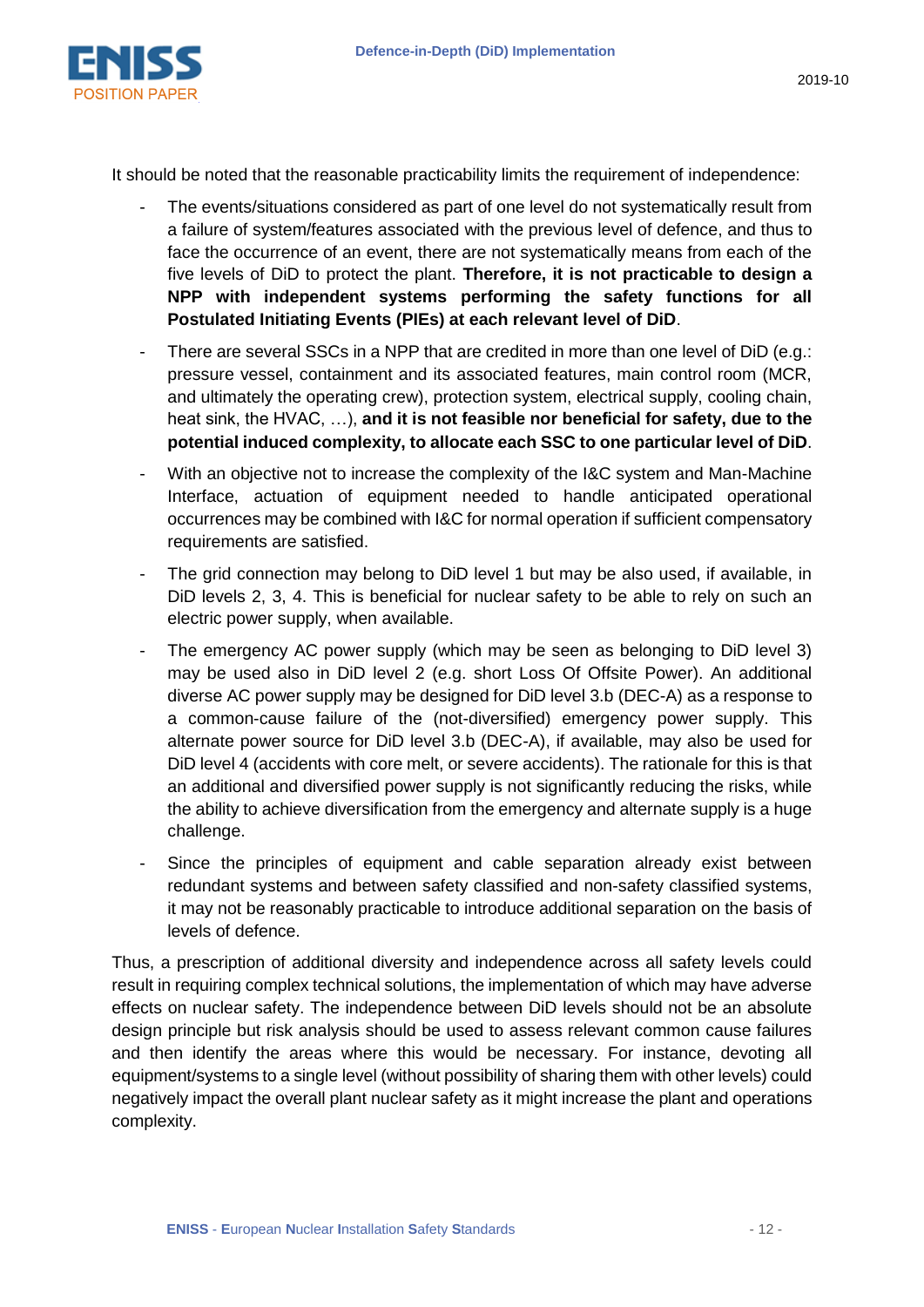

As discussed above and stated in §28 of INSAG-10 [\[1\],](#page-18-1) complete independence of systems and components at the different levels may not be feasible. In that case, other means may be implemented:

"*If it is not feasible to have independent levels of defence against some events (such as sudden reactor pressure vessel failure), several levels of precautions are introduced into the design and operation. Such precautions may be taken, for instance, in the selection of materials, in periodic inspection or in siting, or in design by incorporating additional margins of safety."*

However, the aim should be to ensure as far as is practicable that the SSCs provided at different levels are not claimed at a level, having already failed at the previous level. This can be verified for accident sequences using PSA, where dependencies are modelled. Complete independence at each level would, in principle, provide some defence against unknown initiators but may not be practicable.

For ENISS members, sufficient independence of DiD levels should be based on a minimum level of redundancy, on physical separation and on diversity (even though this is not systematically necessary). Achieving sufficient independence of DiD levels does not mean that different systems for each level should be used but that the risk from common cause failures should be sufficiently reduced. As an illustration, if a system is not affected by an initiating event, it can be used for instance for level 2 and, if the situation escalates to the next DiD level it can also be used for level 3 mitigation.

For existing plants, some ENISS members noticed possible issues with the independence of DiD levels and/or the demonstration of sufficient margins (e.g. cliff-edge effect) or robustness of levels. A typical example for existing plants lies with geographical separation, that can limit improvements possibilities even when applying diversity (for example if different safety divisions hosting redundant parts of safety systems are located in the same building or housed in the same compartment with limited separation; in certain cases, any improvement may rely on modification that would not be reasonably practicable, such as creating a new separated building).

**This confirms that implementation of safety measures should also account for reasonable practicability. The acceptability of the degree of independence between DiD levels should be evaluated by deterministic and probabilistic risk analyses along with engineering judgement in terms of real contribution to nuclear safety improvement.**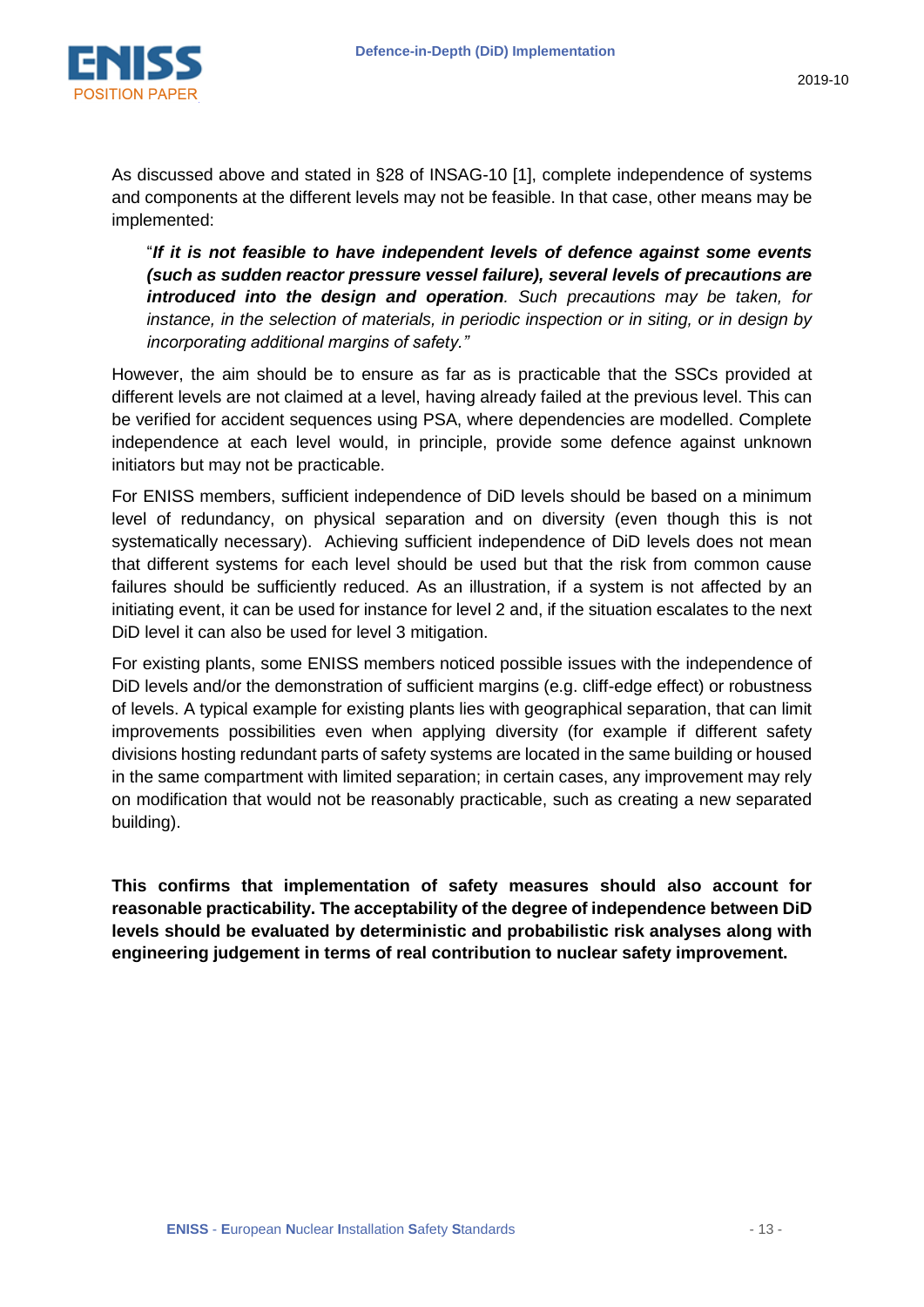

## <span id="page-13-0"></span>**4. Principles for a successful approach**

Based on the observations and key elements drawn from experience in European countries, the following principles are suggested for a successful approach when implementing DiD:

- 1. **DiD concept is, in practice, adequately implemented via a comprehensive set of safety-related considerations, requirements and rules** (e.g. deterministic analysis);
- 2. **A holistic approach should be adopted to ensure DiD robustness,** while addressing prevention and mitigation;
- 3. **Independence requirements should be applied in a broad perspective;**
- 4. In order to confirm that the DiD concept and the associated requirements are appropriately implemented, **importance should be duly given to Probabilistic Safety Analysis as a complementary approach**.

#### **4.1 DiD is adequately implemented via a comprehensive set of safety-related considerations, requirements and rules**

Much has been done by European countries in benchmarking and continuously improving their nuclear safety frameworks and regulations, in great part through the application of the DiD concept.

This application is based chiefly on:

- the choice of an appropriate site, with particular consideration for the potential natural or human-induced risks that could affect the nuclear installation;
- the identification of the whole set of safety functions contributing to the demonstration of nuclear safety;
- a proportionate approach according to risk;
- a cautious design approach, integrating design margins and wherever necessary introducing adequate redundancy, diversification and physical separation of the items important for safety that fulfil safety functions necessary to achieve a high safety level;
- the quality of equipment and activities important for safety, to reach a high reliability level;
- a good preparation (training, regular exercise...) for the management of incident and accident situations.

The high level of nuclear safety of ENISS members' nuclear power plants is demonstrated by a prudent deterministic approach (including conservative assumptions and bounding analyses) which reflects the sound application of the DiD concept. This approach integrates the technical, organisational and human dimensions. Safety analyses are performed to demonstrate that barriers to the release of radioactive material prevent an uncontrolled release to the environment. This demonstration includes the control of the fission process within the acceptable design limits, the cooling of the reactor core with the heat transferred to ultimate heat sinks, the confinement of radioactive material, shielding against radiation, along with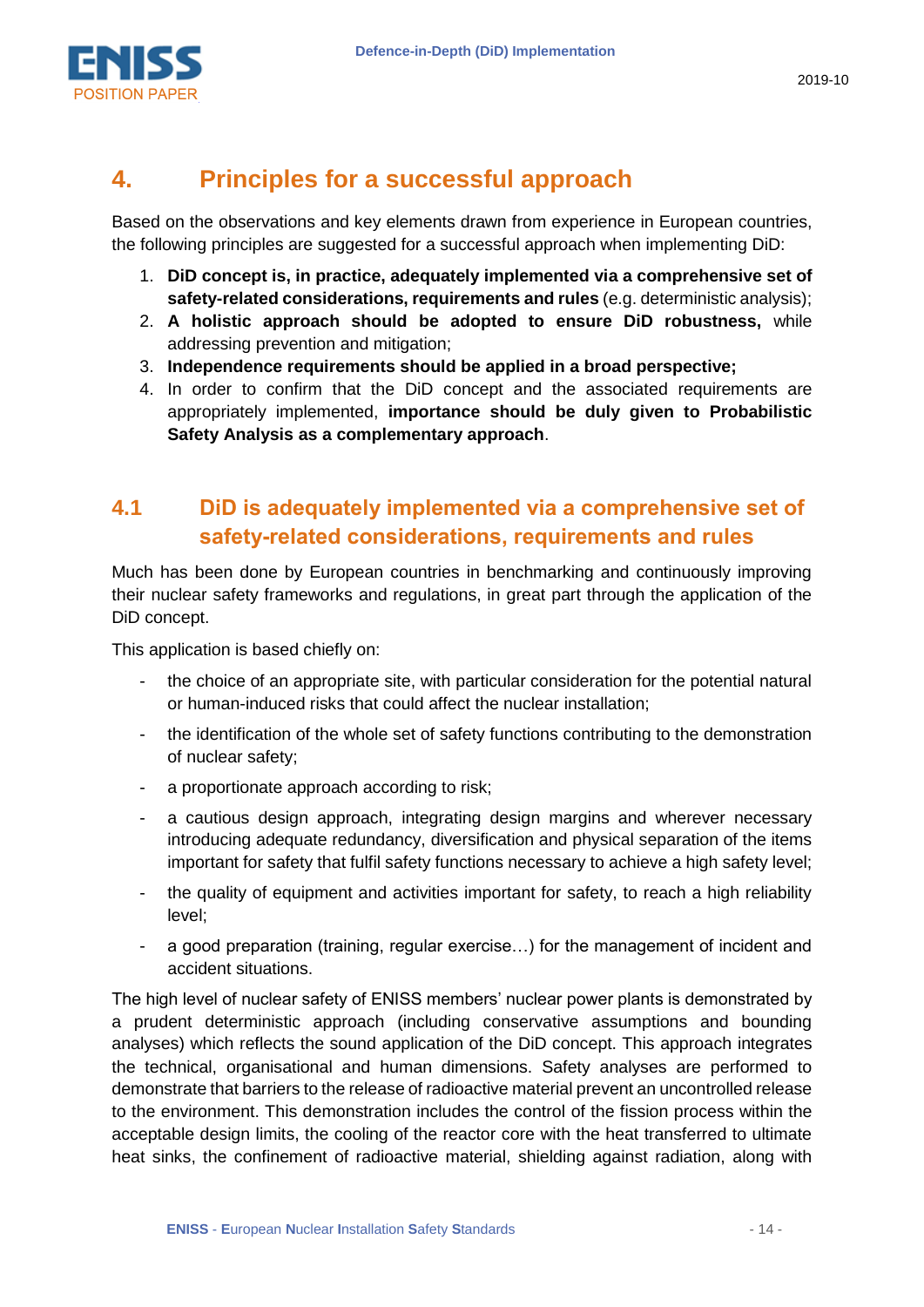

ensuring various other acceptance criteria. Moreover the deterministic safety analysis is complemented by probabilistic safety analysis of accidents and their consequences.

**The above set of considerations, appropriately applied, give confidence that the DiD concept is adequately implemented.**

#### **4.2 A holistic approach should be adopted to ensure DiD robustness, while addressing prevention and mitigation**

As Fukushima Daiichi accidents lessons showed [\[14\],](#page-18-14) it can be tempting to focus on a specific line of defence, in this example, specially addressing Severe Accident mitigation issues or very rare events, rather than having a balanced selection process of reasonably practical measures (e.g. risk informed decision making process). The goal should be to ensure a relevant balance between prevention and mitigation.

It should be remembered that, even though a number of resilience enhancements were identified as a result of reviews of lessons learned from the Fukushima Daiichi Nuclear Power Station accidents, in most cases these were to provide additional protection against undefined postulated failures rather than being driven by weaknesses in the current DiD provisions (i.e. defence against "unknown, unknowns", which is one of the roles of DiD). As a result, these modifications mobilised the whole available resources for safety improvements, while their impact in terms of overall risk reduction can be relatively small.

The design should be such as to ensure, as far as is practicable, that the first, or at most the second, level of defence is capable of preventing an escalation to accident conditions for all failures or deviations from normal operation that are likely to occur over the operating lifetime of the NPP (SSR-2/1 Rev 1 § 4.13).

**ENISS members' perspectives for safety improvements to enhance DiD levels robustness include a holistic approach that considers both prevention and mitigation features.**

#### **4.3 Independence requirements should be applied in a broad perspective**

As stated by IAEA SSR-2/1 Rev.1 [\[5\],](#page-18-5) independence between DiD levels shall be applied "as far as reasonably practicable". The need for harmonisation / additional guidance on DiD may depend on national specificities.

In the future discussions or developments of additional requirements/guidance in this area, it is important to keep in mind that "*total* independence" (i.e. implying that only different/dedicated systems are able to form independent DiD levels) could be unachievable and not desirable for the sake of nuclear safety. It should be possible to keep some SSCs shared between more than one DiD level, even for new designs (e.g. control rooms, essential power supply or support systems, possible advantages of cross-connections).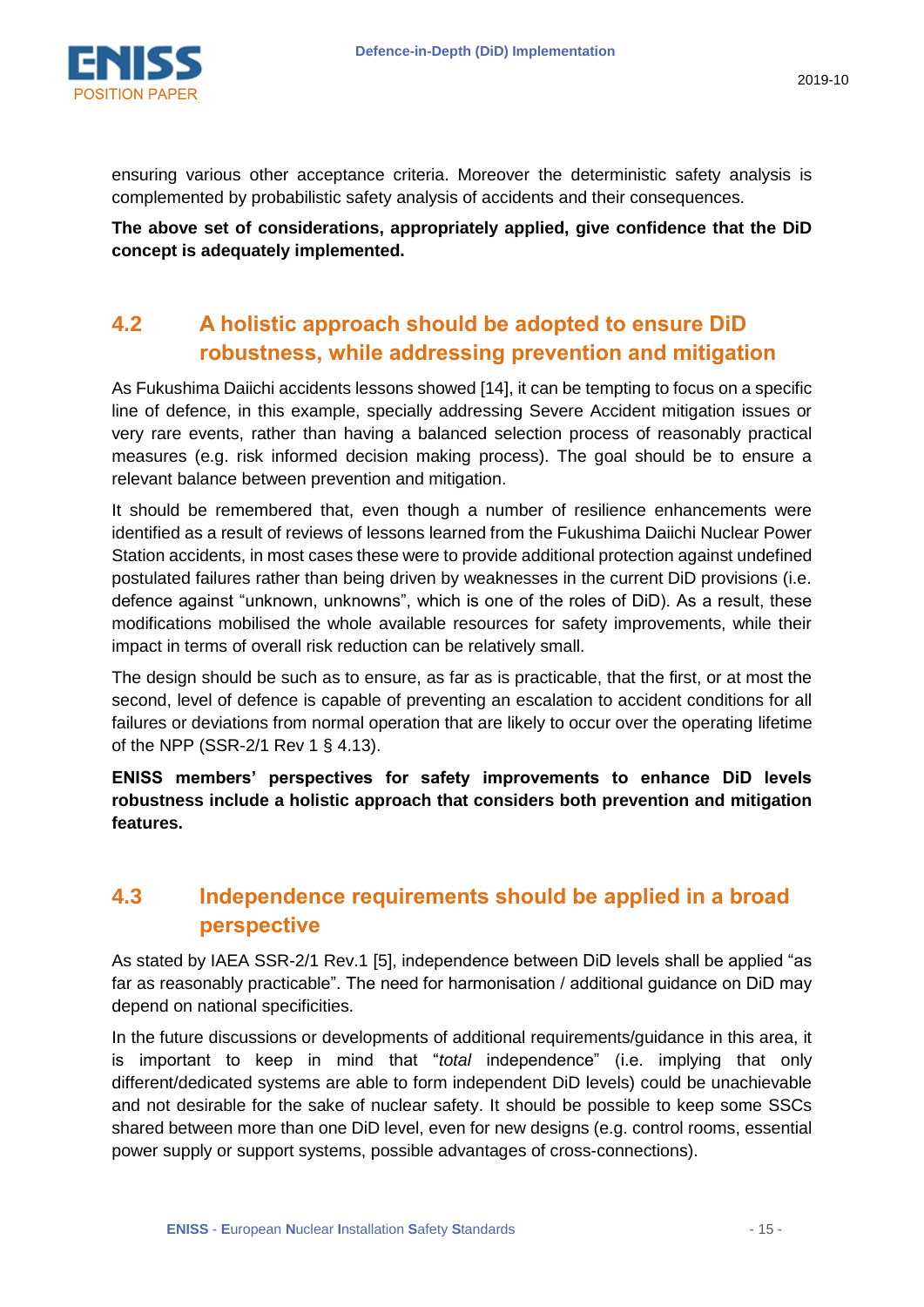

**If future additional guidance is provided from international standards, the independence requirements should remain in a broad perspective, the primary goal being the overall safety effectiveness of the Defence-in-Depth implementation.**

#### **4.4 Importance should be duly given to Probabilistic Safety Analysis (PSA) as a complementary approach**

Probabilistic safety assessment (PSA) is an effective means of enhancing the understanding of plant vulnerabilities, including possible dependencies or complex situations due to several equipment and/or human failures. The results can be used to improve DiD in order to inform detailed risk management and decision-making.

PSA is also a useful tool for optimising efforts in implementing DiD. In association with deterministic analyses, PSA may support where relevant the verification that DiD has been given appropriate and prudent attention. PSA support logical thinking in terms of structuring the safety assessment and assessing the risk. It also helps to structure the demonstration of risk reduction to an ALARP (As Low As Reasonably Possible) level i.e. breaking down reasoning through different levels and thinking about whether adequate means are available for prevention and mitigation.

INSAG-10 [\[1\]](#page-18-1) encourages the use of PSA, whilst recognising, and allowing for, its limitations. NRC (USA regulator) have embraced this approach and issued a "PRA Policy Statement" [\[15\]](#page-18-15) which formalised the US Nuclear Regulatory Commission's commitment to risk-informed regulation through the expanded use of PRA. The PRA Policy Statement states:

- The use of PRA technology should be increased in all regulatory matters to the extent supported by the state of the art in PRA methods and data, and in a manner that complements the NRC's deterministic approach and supports the NRC's traditional defence-in-depth philosophy;
- PRA should be used to reduce unnecessary conservatisms associated with current regulatory requirements.

For existing reactors, Defence in Depth can be enhanced through processes such as Periodic Safety Reviews (PSRs), plant-specific back-fitting and feedback from operating experiences. However applying only deterministic approaches may lead to unbalanced improvement choices, for example and especially for existing plants putting too much emphasis upon accident mitigation whereas prevention of initiating or consequential events might bring more benefits. For ENISS members PSA insights are also necessary to identify the most significant sequences and opportunities for safety enhancements for both new and existing reactors.

**A major outcome of a design assessment is to ensure that the DiD concept has been properly applied and that the residual risk is acceptable, which reflects that all relevant efforts have been made to reach an adequate degree of defence in depth. To this end the use of PSA as a complementary means is needed and its use should be encouraged to direct the efforts where fruitful for the overall level of nuclear safety.**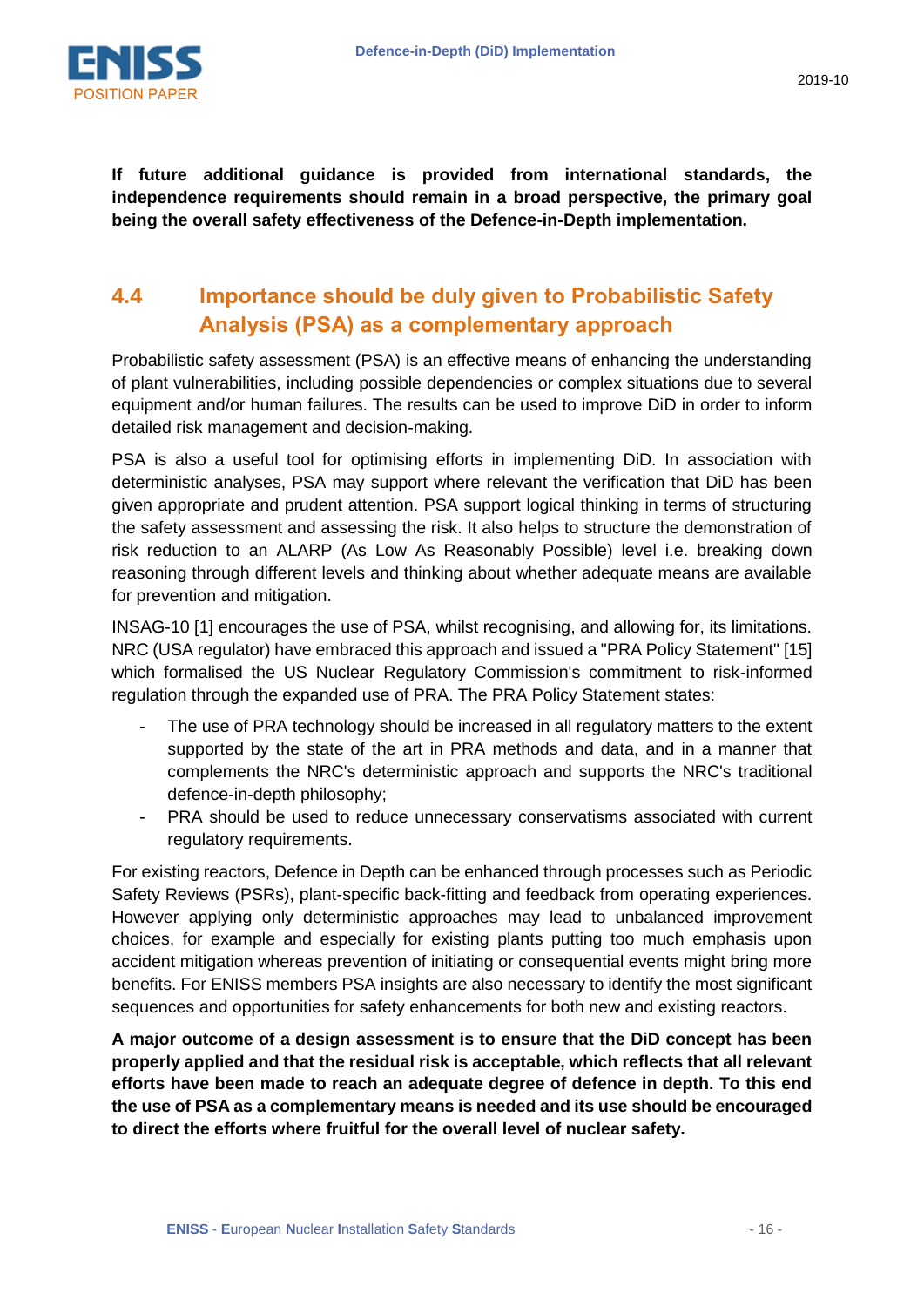

## <span id="page-16-0"></span>**5. Abbreviations**

| <b>Abbreviation</b> | <b>Definition</b>                                                                                 |
|---------------------|---------------------------------------------------------------------------------------------------|
| <b>AOO</b>          | <b>Anticipated Operational Occurrences</b>                                                        |
| <b>ALARP</b>        | As Low As Reasonably Practicable                                                                  |
| <b>ASN</b>          | Autorité de Sûreté Nucléaire (France) – The French Regulator - Safety<br><b>Nuclear Authority</b> |
| <b>ATWS</b>         | <b>Anticipated Transient Without Scram</b>                                                        |
| <b>DBA</b>          | Design Basis Accidents                                                                            |
| <b>DBC</b>          | <b>Design Basis Conditions</b>                                                                    |
| <b>DEC</b>          | <b>Design Extension Conditions</b>                                                                |
| DiD                 | Defence in Depth                                                                                  |
| <b>ENISS</b>        | European Nuclear Installations Safety Standards                                                   |
| <b>EURATOM</b>      | <b>European Atomic Energy Community</b>                                                           |
| <b>FANC</b>         | Federal Agency for Nuclear Control (Belgium)                                                      |
| <b>HVAC</b>         | Heating, Ventilation, and Air Conditioning system                                                 |
| <b>IAEA</b>         | <b>International Atomic Energy Agency</b>                                                         |
| <b>1&amp;C</b>      | Instrumentation & Control system                                                                  |
| <b>LOCA</b>         | <b>Loss Of Coolant Accident</b>                                                                   |
| <b>MCA</b>          | Maximum Credible Accident                                                                         |
| <b>MCR</b>          | Main Control Room                                                                                 |
| <b>NPP</b>          | <b>Nuclear Power Plant</b>                                                                        |
| <b>NRC</b>          | Nuclear Regulatory Commission (United States of America)                                          |
| <b>NSD</b>          | Nuclear Safety Directive 2014/87/EURATOM 2014                                                     |
| <b>ONR</b>          | Office for Nuclear Regulation (UK)                                                                |
| <b>PAR</b>          | Hydrogen Passive Autocatalytic Recombiners                                                        |
| PE                  | <b>Practical Elimination</b>                                                                      |
| <b>PHWR</b>         | <b>Pressurized Heavy Water Reactor</b>                                                            |
| PIE                 | <b>Postulated Initiating Event</b>                                                                |
| <b>PRA</b>          | <b>Probabilistic Risk Assessment</b>                                                              |
| <b>PSA</b>          | <b>Probabilistic Safety Assessment</b>                                                            |
| <b>PSR</b>          | <b>Periodic Safety Review</b>                                                                     |
| <b>PWR</b>          | <b>Pressurized Water Reactor</b>                                                                  |
| RHWG                | <b>WENRA Reactor Harmonisation Working Group</b>                                                  |
| SAPs                | ONR Safety Assessment Principles for the UK                                                       |
| <b>SBO</b>          | <b>Station Black-Out</b>                                                                          |
| <b>SSCs</b>         | <b>Structures, Systems and Components</b>                                                         |
| <b>SSM</b>          | Swedish Radiation Safety Authority (Sweden)                                                       |
| <b>STUK</b>         | Radiation and Nuclear Safety Authority (Finland)                                                  |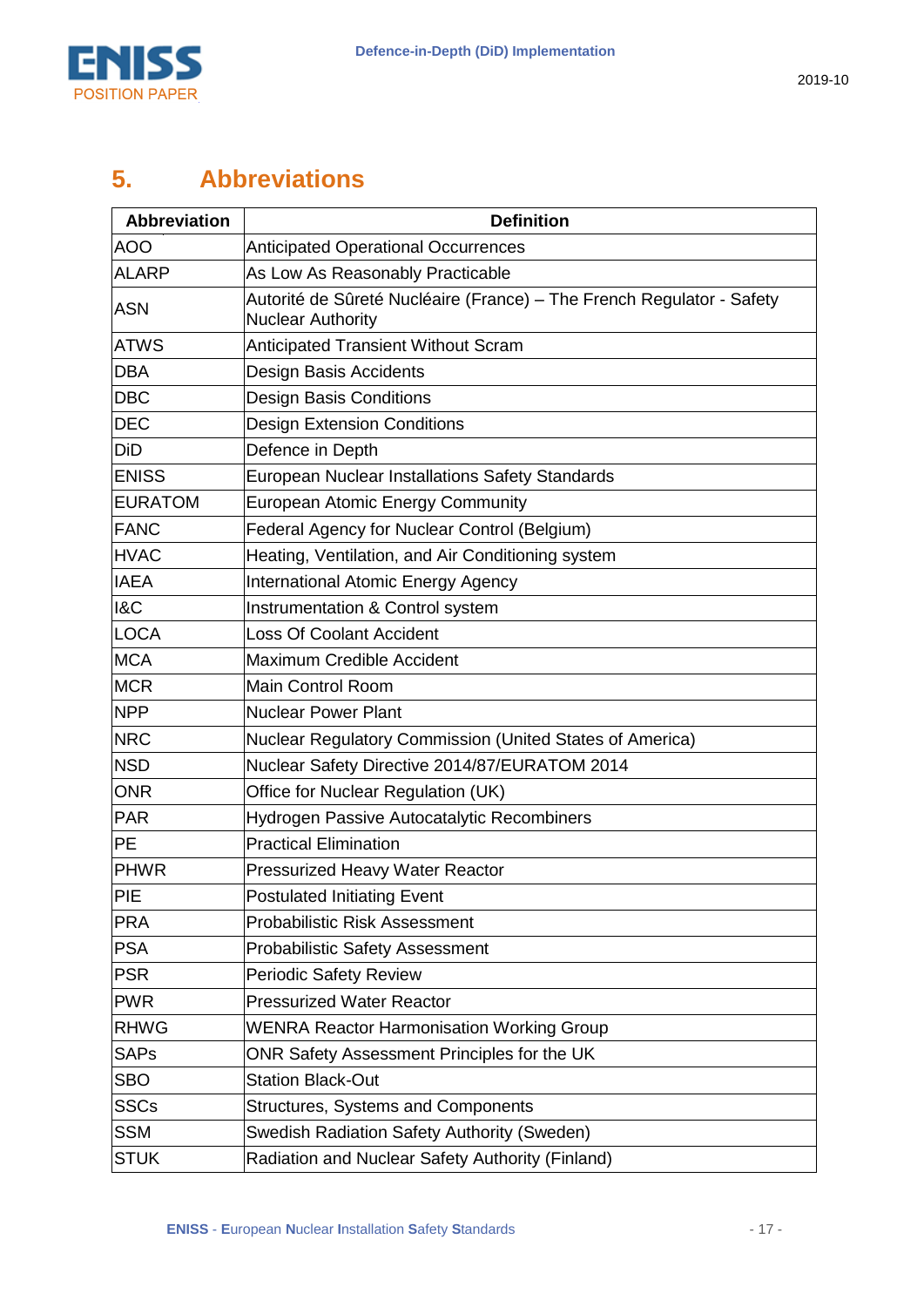

| <b>TAG</b> | ONR Technical Assessment Guide                                                               |
|------------|----------------------------------------------------------------------------------------------|
| ll IK      | United Kingdom                                                                               |
|            | VVER or WWER Water-Water Energetic Reactor (Russian Design of Pressurized Water<br>Reactors) |
| WFNRA      | Western European Nuclear Regulators Association                                              |
|            | Ydinturvallisuusohjeet - Finnish Regulatory guides on nuclear safety,<br>issued by STUK      |